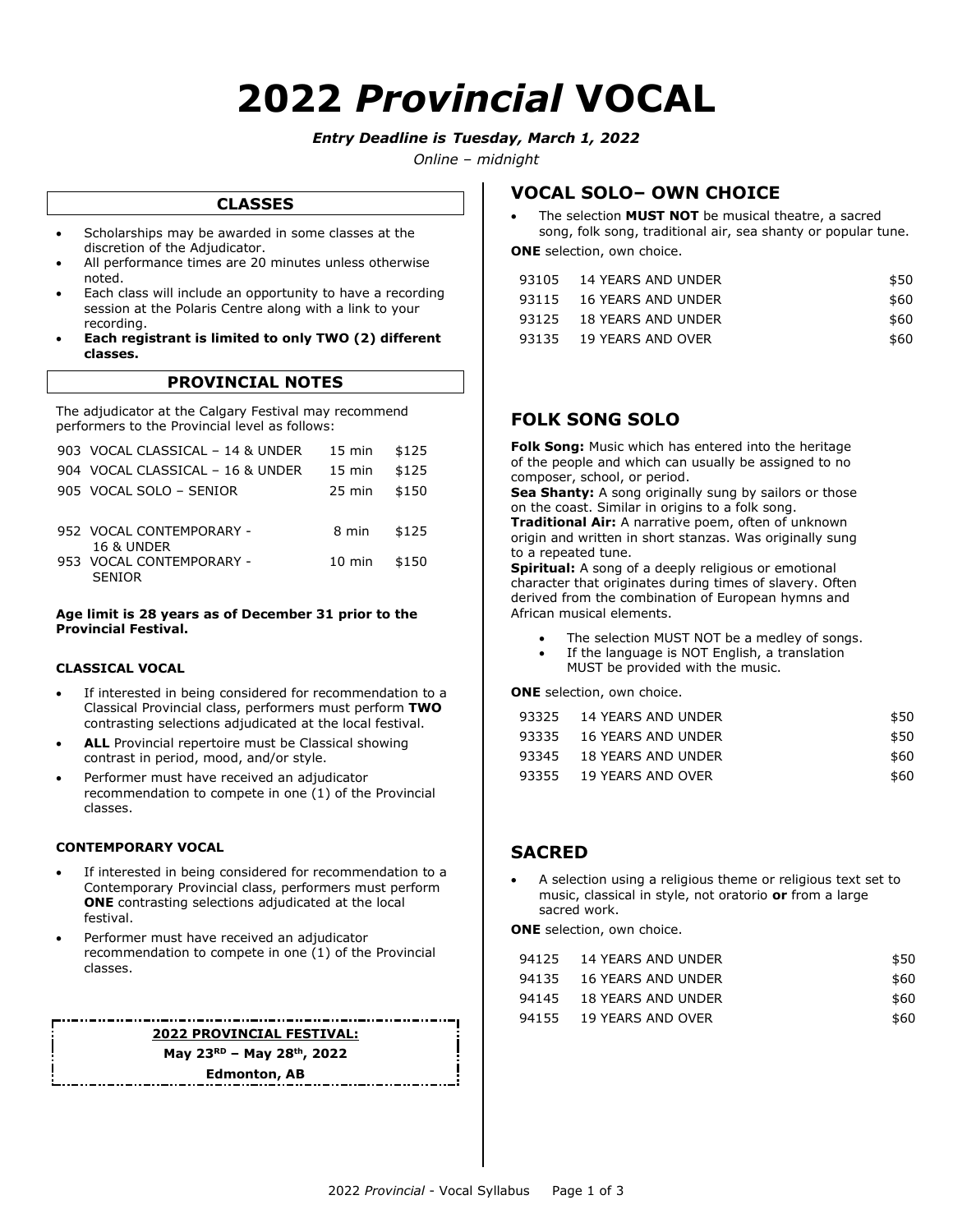#### **CONTEMPORARY SACRED**

 A selection using a religious theme or religious text set to music written in a contemporary style (example: composers like Michael W. Smith, Sherri Porterfield, Jay Althouse, and their contemporaries).

**ONE** selection, own choice.

| 94225 14 YEARS AND UNDER | \$50 |
|--------------------------|------|
| 94235 16 YEARS AND UNDER | \$60 |
| 94245 18 YEARS AND UNDER | \$60 |
| 94255 19 YEARS AND OVER  | \$60 |
|                          |      |

# **VOCAL SOLO - ART SONG**

Art Song was a creation of the late 18th century and continues today. Composers were inspired to write music to enhance existing poetry.

- The Art Song is to be sung in the original language of the poem as set by the composer (including self-written poetry).
- Art Song classes may include Sacred or Secular texts (but not Opera).
- The language, except for English, is the deciding factor for the category of Art Song.
- Competitors may enter more than one Art Song class.

## **AMERICAN ART SONG**

**ONE** selection, own choice.

| 94325 14 YEARS AND UNDER | \$50 |
|--------------------------|------|
| 94335 16 YEARS AND UNDER | \$60 |
| 94345 18 YEARS AND UNDER | \$60 |
| 94355 19 YEARS AND OVER  | \$60 |

#### **CANADIAN ART SONG**

| <b>ONE</b> selection, own choice. |                          |      |
|-----------------------------------|--------------------------|------|
|                                   | 94425 14 YEARS AND UNDER | \$50 |
|                                   | 94435 16 YEARS AND UNDER | \$60 |
|                                   | 94445 18 YEARS AND UNDER | \$60 |
|                                   | 94455 19 YEARS AND OVER  | \$60 |

## **FRENCH ART SONG**

| <b>ONE</b> selection, own choice. |                          |      |
|-----------------------------------|--------------------------|------|
|                                   | 94525 14 YEARS AND UNDER | \$50 |
|                                   | 94535 16 YEARS AND UNDER | \$60 |
|                                   | 94545 18 YEARS AND UNDER | \$60 |
|                                   | 94555 19 YEARS AND OVER  | \$60 |

#### **GERMAN ART SONG**

| <b>ONE</b> selection, own choice. |                          |      |
|-----------------------------------|--------------------------|------|
|                                   | 94625 14 YEARS AND UNDER | \$50 |
|                                   | 94635 16 YEARS AND UNDER | \$60 |
|                                   | 94645 18 YEARS AND UNDER | \$60 |
|                                   | 94655 19 YEARS AND OVER  | \$60 |
|                                   |                          |      |

#### **GREAT BRITAIN ART SONG**

| ONE selection, own choice. |                          |      |  |
|----------------------------|--------------------------|------|--|
|                            | 94725 14 YEARS AND UNDER | \$50 |  |
|                            | 94735 16 YEARS AND UNDER | \$60 |  |
|                            | 94745 18 YEARS AND UNDER | \$60 |  |
|                            | 94755 19 YEARS AND OVER  | \$60 |  |

#### **ITALIAN ART SONG**

| <b>ONE</b> selection, own choice. |                          |      |
|-----------------------------------|--------------------------|------|
|                                   | 94825 14 YEARS AND UNDER | \$50 |
|                                   | 94835 16 YEARS AND UNDER | \$60 |
|                                   | 94845 18 YEARS AND UNDER | \$60 |
|                                   | 94855 19 YEARS AND OVER  | \$60 |

### **OTHER ART SONG**

| ONE selection, own choice. |                          |      |
|----------------------------|--------------------------|------|
|                            | 94925 14 YEARS AND UNDER | \$50 |
|                            | 94935 16 YEARS AND UNDER | \$60 |
|                            | 94945 18 YEARS AND UNDER | \$60 |
|                            | 94955 19 YEARS AND OVER  | \$60 |
|                            |                          |      |

## **VOCAL SOLO – J.S. BACH ARIA**

- The selection may be sacred or secular.
- It **MUST** be sung in the original key and language.

**ONE** selection, own choice.

| 95105 18 YEARS AND UNDER | \$60 |
|--------------------------|------|
| 95115 19 YEARS AND OVER  | \$60 |

## **VOCAL SOLO - ORATORIO**

A selection from any standard, large, sacred work.

It MUST be sung in the original key and language.

All *J.S. Bach* **Arias**, regardless of the content of the selection, must be entered in the J.S. Bach Aria classes.

**ONE** selection, own choice.

| 95135 18 YEARS AND UNDER | \$60 |
|--------------------------|------|
| 95145 19 YEARS AND OVER  | \$60 |

## **VOCAL SOLO – CONCERT**

- The artistic arrangement and the quality of music chosen will be taken into consideration by the adjudicator.
- Selections must be classical **not popular**.

**TWO** or **THREE** selections, own choice from **ONE** of the following styles: Medieval-Renaissance, Baroque, Classical, Romantic, Impressionism or Contemporary.

| 95225 14 YEARS AND UNDER | \$60 |
|--------------------------|------|
| 95235 16 YEARS AND UNDER | \$60 |
| 95245 18 YEARS AND UNDER | \$75 |
| 95255 19 YEARS AND OVER  | \$75 |